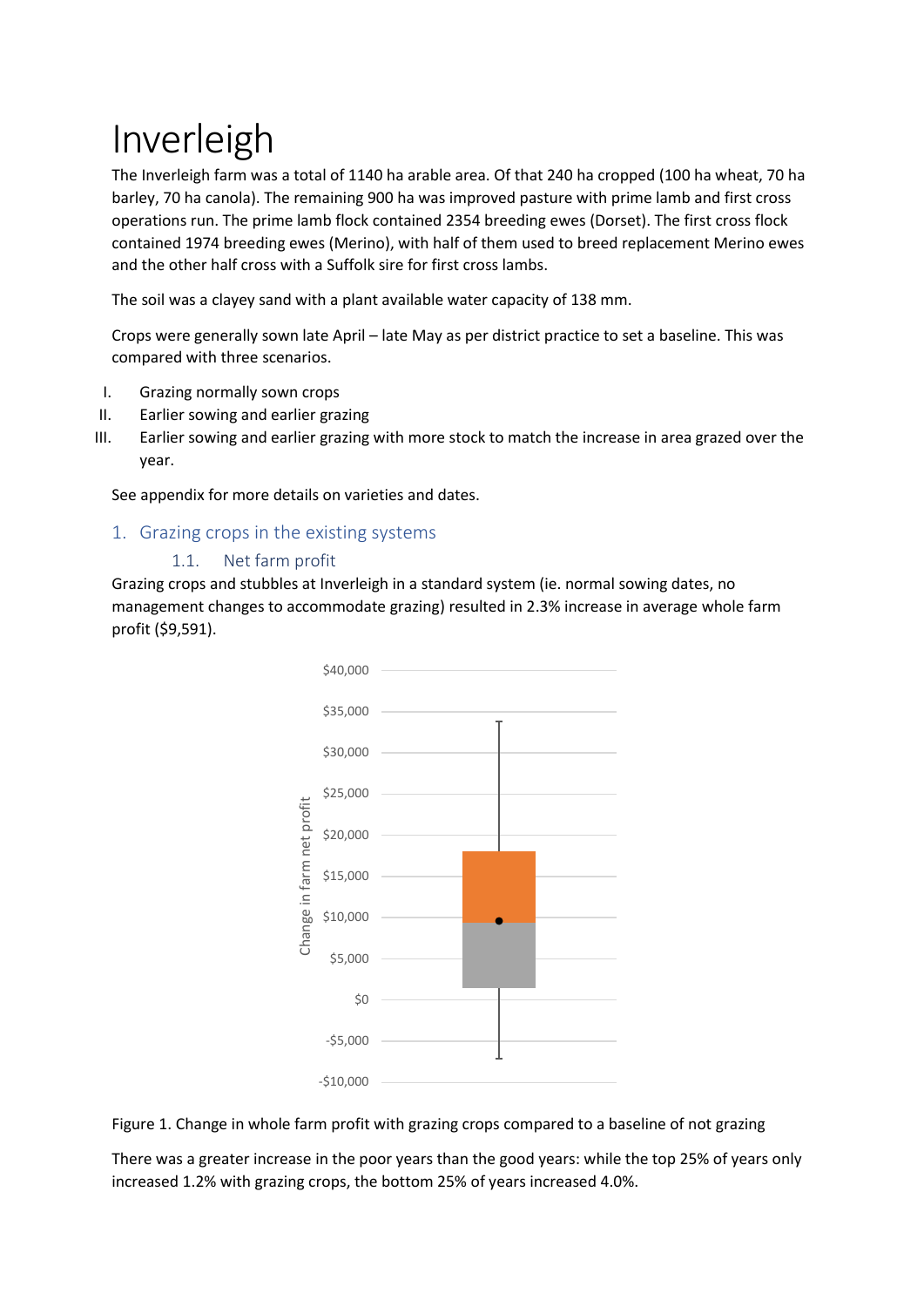# 1.2. Crop gross margins

Grazing crops that were sown on a standard date resulted in decline in crop gross margin (GM) 86% of the time. On average the change in crop GM with grazing was -\$21/ha due to yield decline with grazing (figure 2).



Figure 2. Change in crop GM (left) and wheat yield (kg/ha) with grazing compared to the baseline of not grazing.

# 1.1. Livestock gross margins

Gross margin increased with grazing crops 89% of the time. On average the GM increased by \$12.50/ha (figure 3).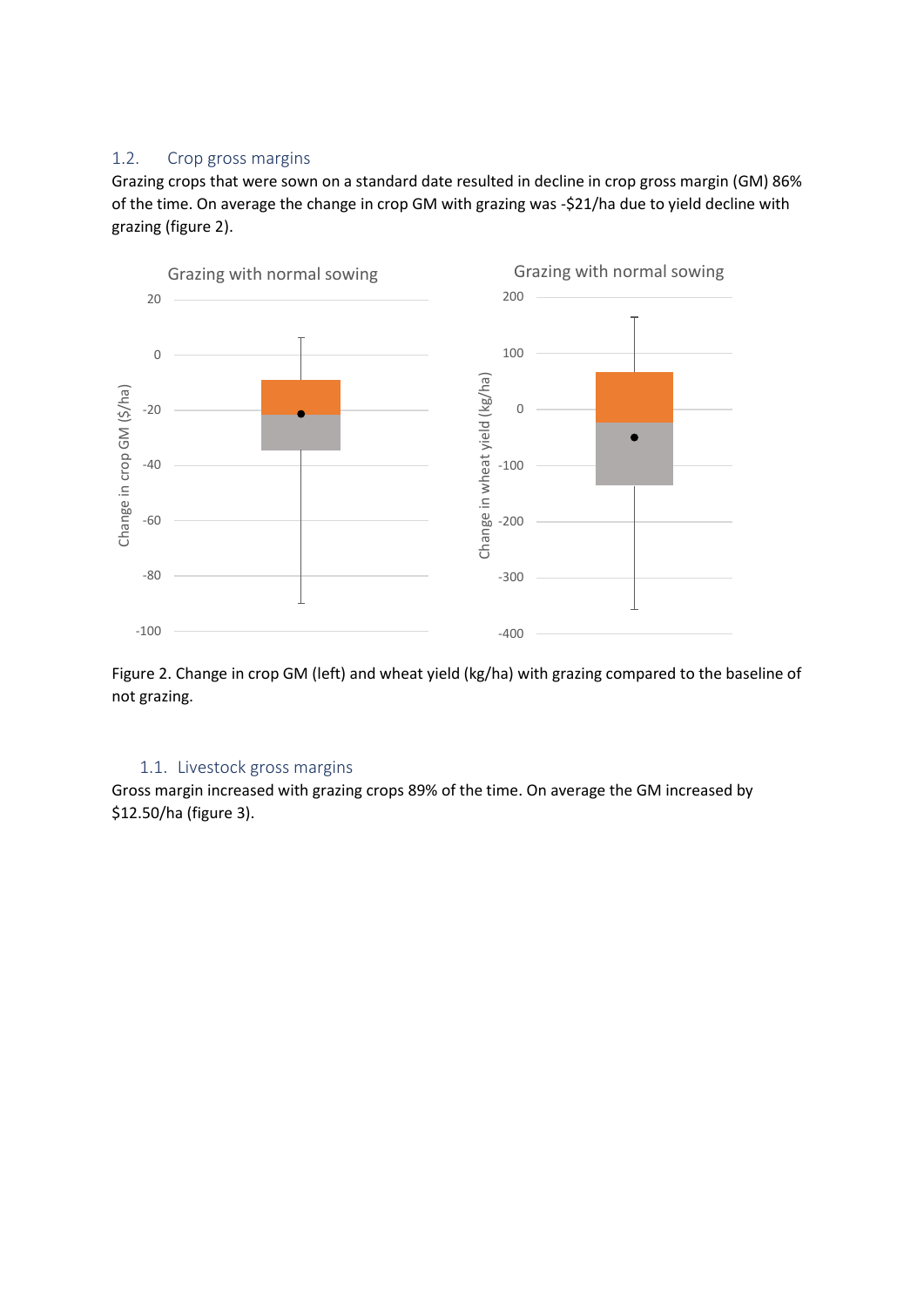

Figure 3. Change in livestock GM with grazing crops compared to a baseline of not grazing crops.

# 1.2. What is changing the crop GM?

Wheat yield decline with grazing was the main cause of decreased crop GM. The larger area of wheat planted than barley (100 ha wheat versus 70 ha barley) and higher prices of wheat meant the yield declines in wheat had a greater effect on crop margins than barley. Barley yields changed the same proportions from grazing as wheat<sup>1</sup>.

Autumn sown canola is not generally grazed in south west Victoria because the winter is too cold for adequate recovery prior to flowering. Therefore, canola was not grazed in the model.

# 1.3. What is changing the livestock GM?

#### *Lambing percentage*

**.** 

Grazing crops marginally increased lambing percentage for the prime lamb mob (average increase of 1%). It did not affect first cross (Merino x Suffolk) lambing because ewes only started grazing two days before lambing. The first cross self-replacing mob did not graze crops so there was no change in lambing.

<sup>&</sup>lt;sup>1</sup> APSIM does not allow defoliation (grazing) of barley so grazed barley was modelled by using the same proportional decline in wheat yields from grazing.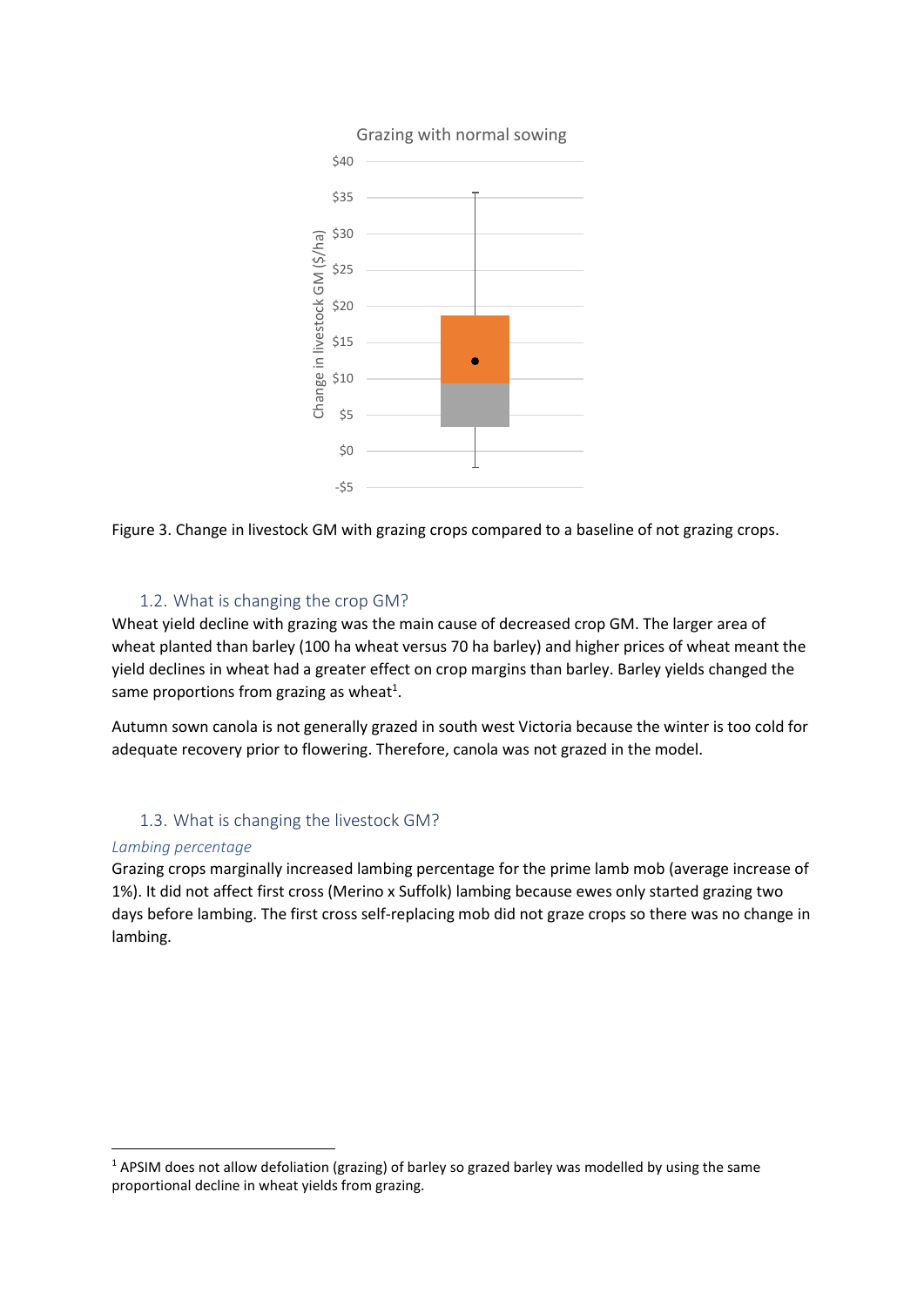

# Grazing with normal sowing

Figure 4. Change in lambing percentage with grazing crops compared to a baseline of not grazing crops.

- First cross ewes grazed crop July 9-23 and lambed on the crop (June 12). Any condition gained from being on crops was lost by joining and lambing.
- Prime lamb ewes grazed crop July 2-23 and lambed on August 11. This meant they were 0.1 CS higher coming into lambing, resulting in more of a shift in lambing percentage.

Although both flocks were slightly heavier at lambing, the first cross ewes did not lose weight after lambing like the Dorset ewes in the prime lamb operation.

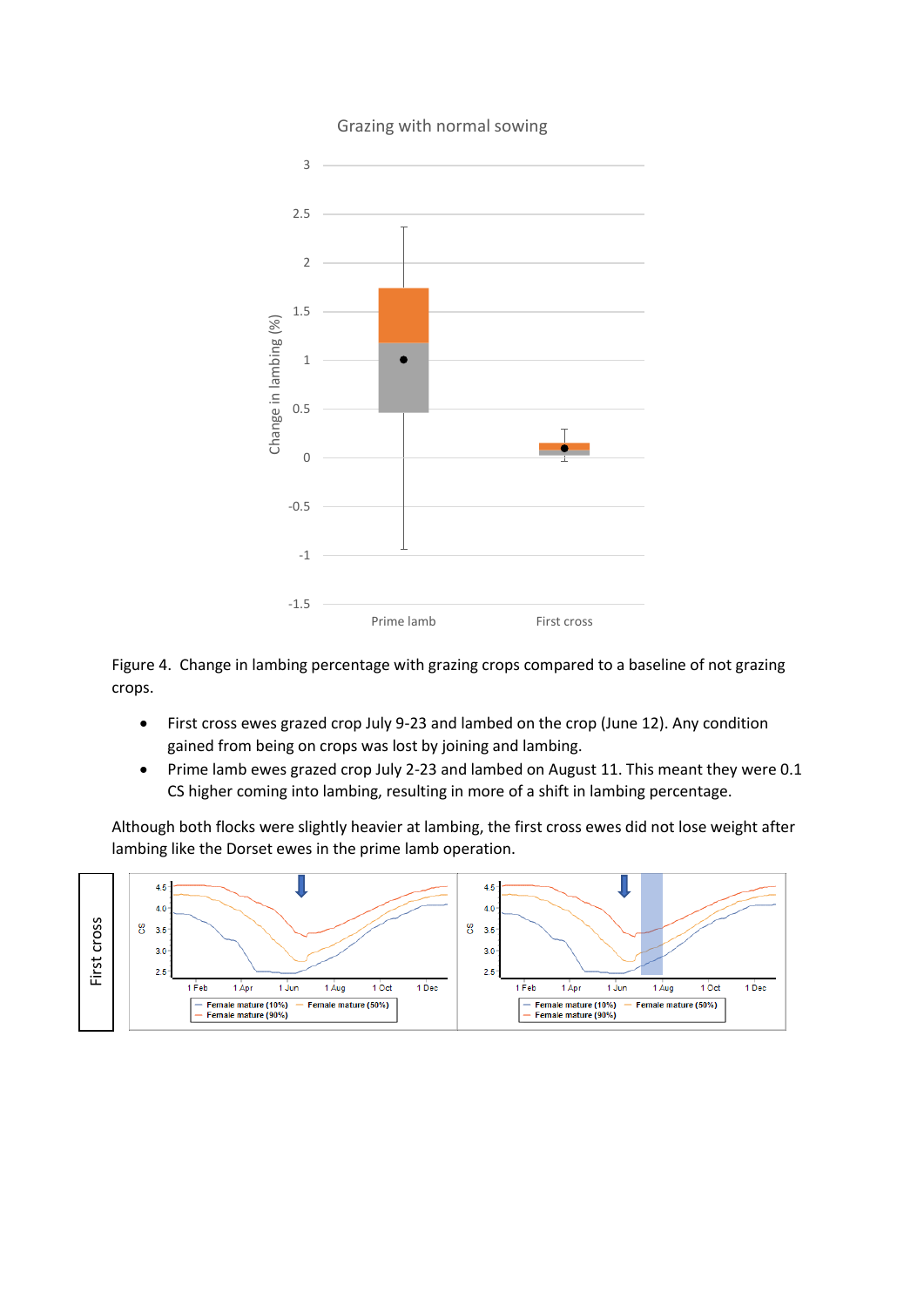

Figure 5. Ewe condition score<sup>2</sup> where crops are not grazed (left) and where they were grazed (right). Blue arrow shows lambing, shaded crop is crop grazing window.

#### *Sale weights*

**.** 

The only animal class to change sale weight were the first cross lambs and CFA ewes from the prime lamb flock (figure 6).

Prime lambs were sold when they reached 50kg. The first cross self-replacing flock did not graze crops, so there was no change in the surplus ewe and wether sale weights.

<sup>&</sup>lt;sup>2</sup> Graph is generated from percentiles of the whole data set. Each line does not represent a singular year or ewe in the mob, but the (eg.) 50<sup>th</sup> percentile ewe CS for that day from across the 35 years of the model.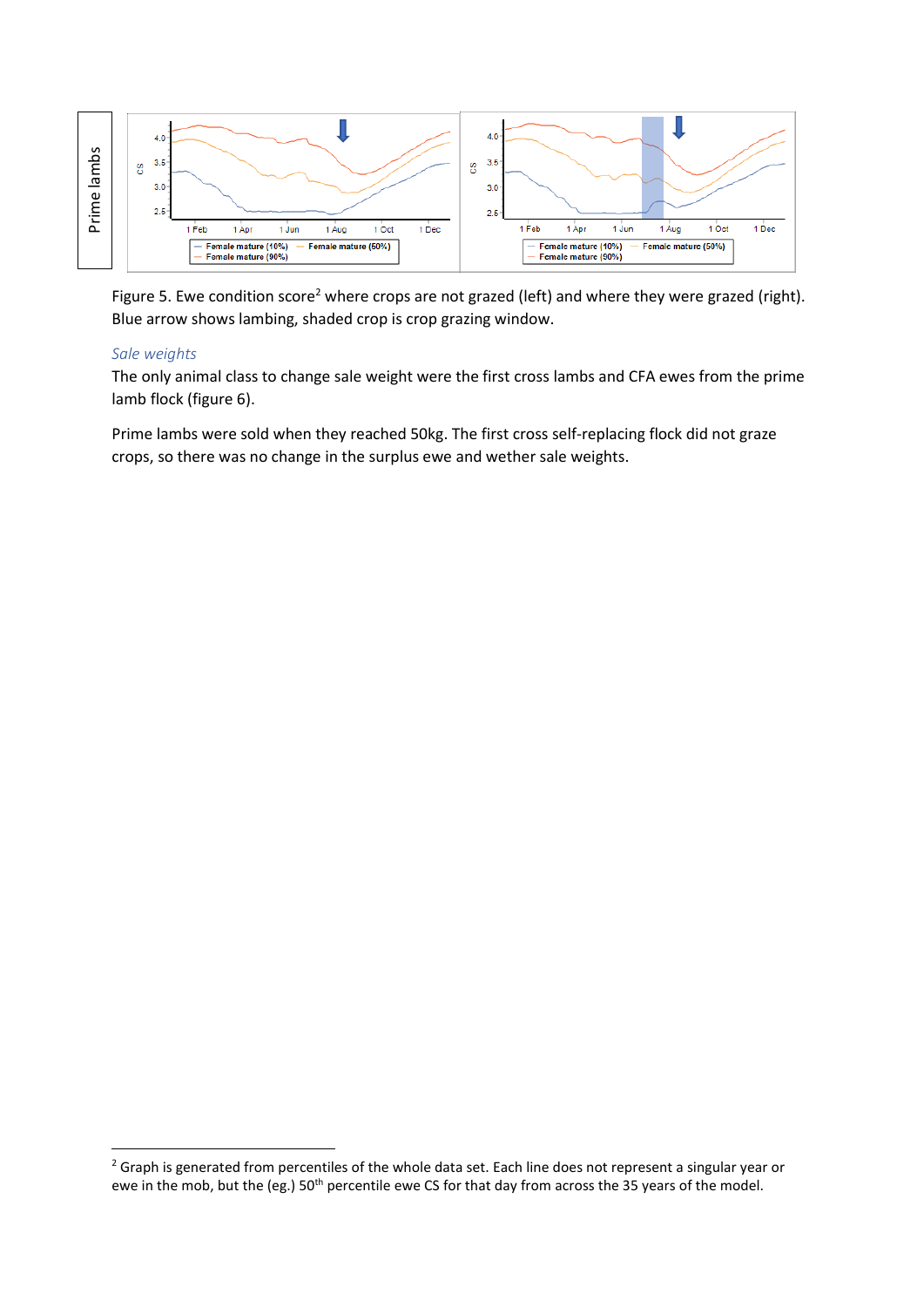

Figure 6. Change in sale weights of first cross lambs and CFA ewes from the prime lamb mob with grazing crops.

It averaged out that lambs were sold at about the same weight whether crops were grazed or not grazed. CFA ewes from the prime lamb mob sold on average 81 g lighter (-\$0.10/hd).

#### *Wool cut*

Wool cut increased marginally with grazing crops (figure 7). Ewe wool cut increased on average 5 g CFW/hd. At a price of \$13.21/kg cln for 19 μm wool that is an average increase of \$0.07/ewe.

There was a greater increase in cut from first cross lambs where they grazed stubble and the maternal ewes had been grazing crop at lambing. On average, first cross lamb wool cut increased by 26 g CFW/hd. At a price of \$11.04/kg for 23 μm wool that is an average increase of \$0.29/lamb.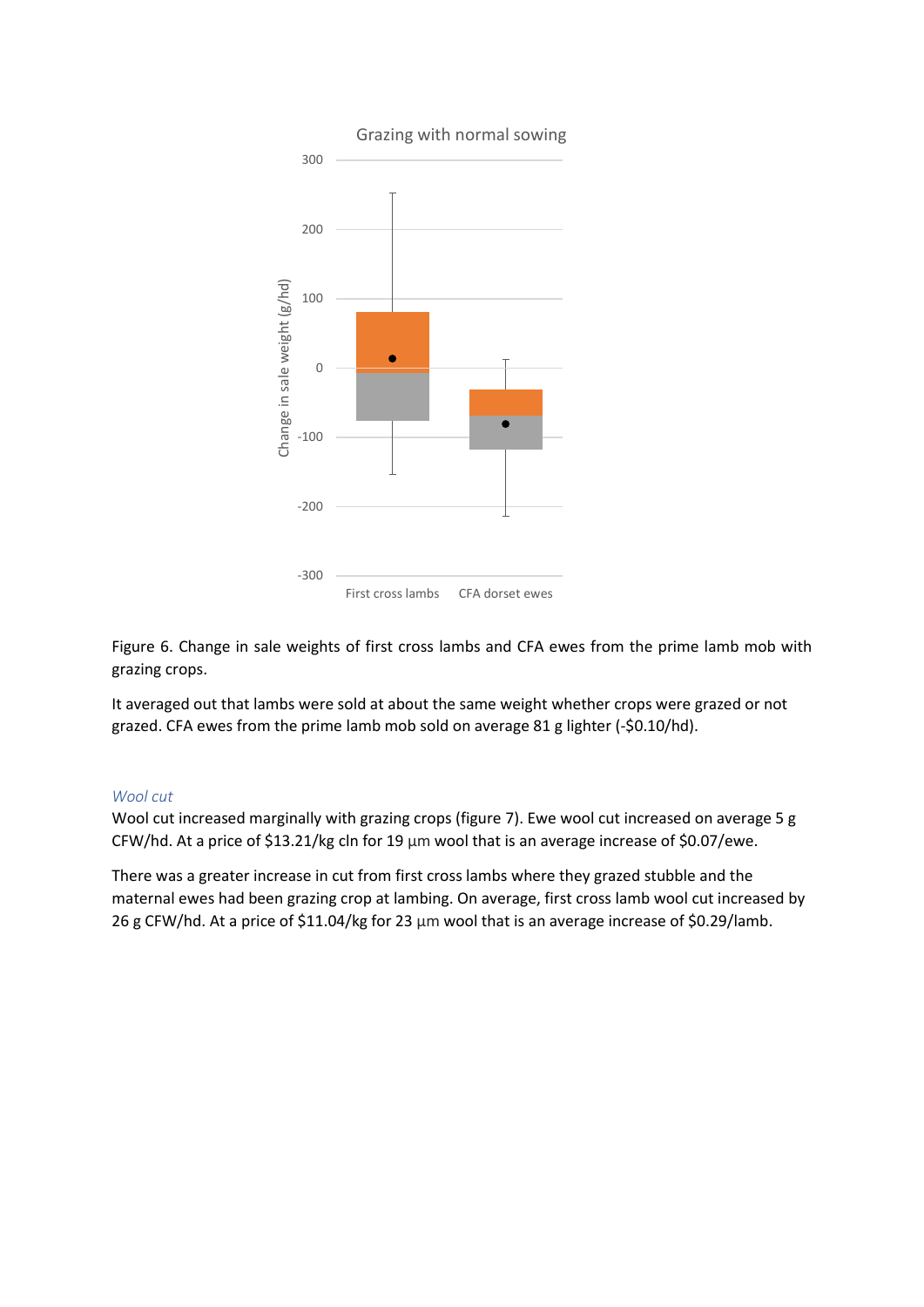

# Figure 7. Change in wool cut from merino ewes and first cross lambs with grazing crops

#### *Supplementary feeding*

Supplementary feed reductions with grazing crops was a key saving that increased the livestock GM. The change was more substantial in the supplementary feeding of the prime lamb mob than the first cross mob (figure 8). This was because the self-replacing part of the first cross mob did not graze crops and thus did not have any change in feeding out.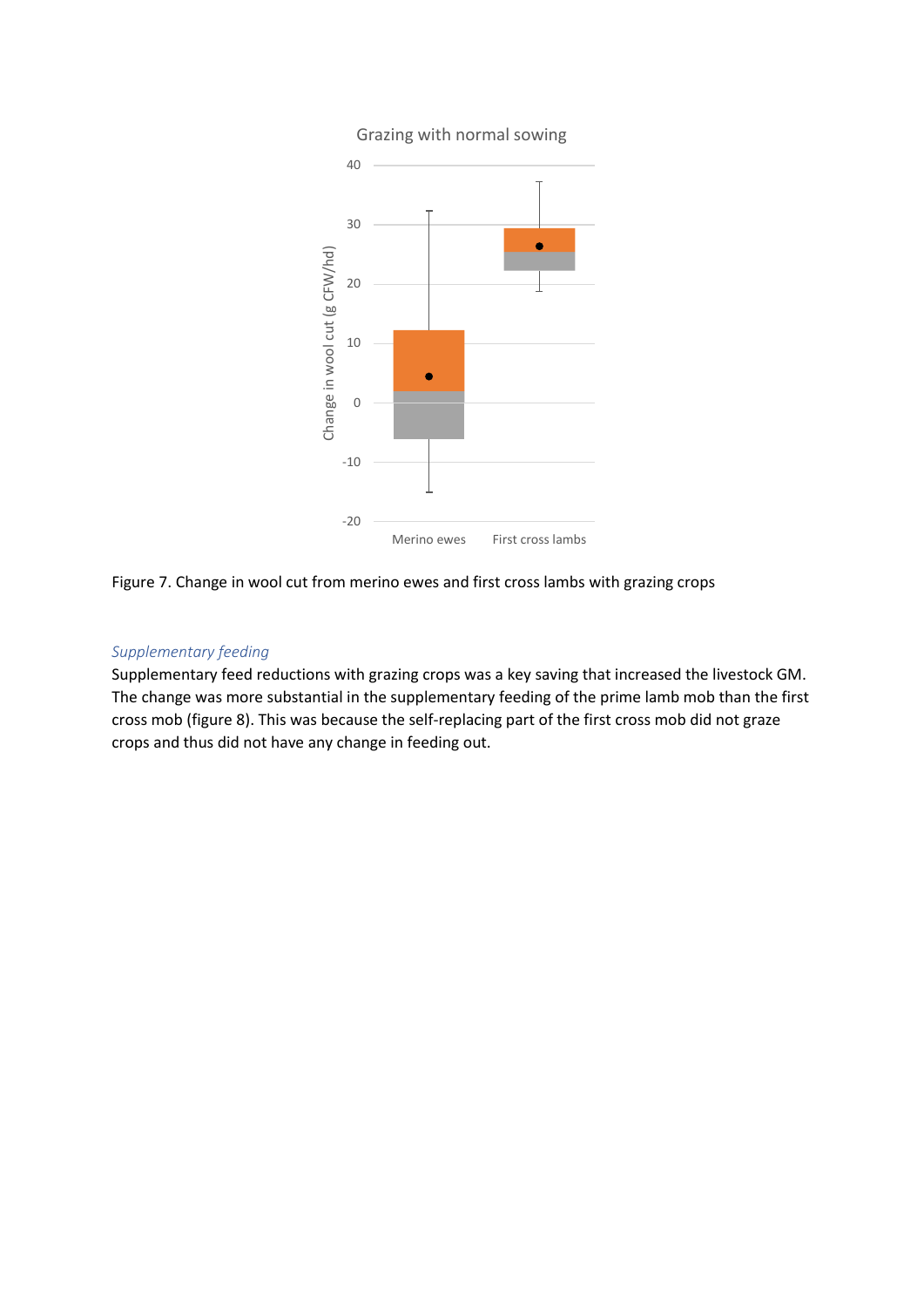

Grazing with normal sowing

Figure 8. Change in supplementary feeding costs for the whole flock divided by the number of ewes.

The prime lamb operation saved on average 36.9 t feed (barley) which equated to \$7,675 across the mob on average. The first cross mobs saved on average 6.7 t of feed, or \$1,394.

Occasionally feeding out increased with grazing crops, seen in the upper whisker in figure 8 reaching \$2.1/hd. This was mainly driven by increased feeding out to finish lambs in a late autumn break because more there were more lambs born than when crops were not grazed.

#### 1.4. How often are crops grazed?

Crops were only grazed when the extra fodder was needed. When green pasture FOO was <750 kg DM/ha animals were put on crop. First cross lambs grazed stubble every year.

|                               | <b>Prime lambs</b>        |                    | <b>Merino x Suffolk (terminal ewes)</b> |                   |
|-------------------------------|---------------------------|--------------------|-----------------------------------------|-------------------|
|                               | <b>Frequency of years</b> | Crops grazed       | <b>Frequency of years</b>               | Crops grazed      |
| Grazing with normal<br>sowing | 27%                       | Barley (2-23 July) | 18%                                     | Wheat (9-23 July) |

# 2. Grazing early sown crops

# 2.1. Net farm profit

Grazing crops and stubbles at Inverleigh when longer season varieties were sown resulted in 7.0% increase in whole farm profit (\$28,787).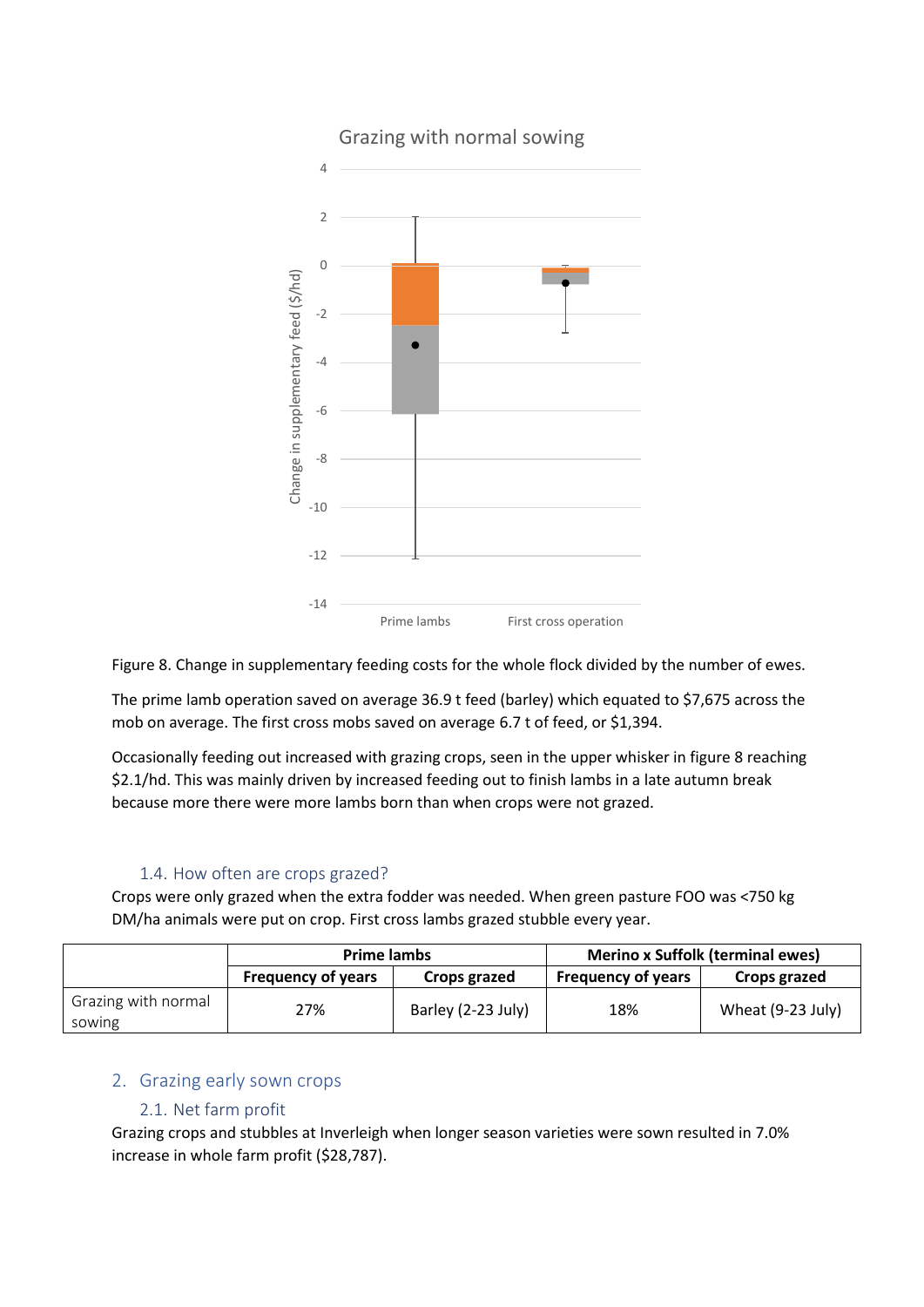

Figure 9. Change in whole farm profit with grazing crops compared to a baseline of not grazing.

There was a greater increase in the poor years than the good years: the top 25% of years increased 5.8% with grazing crops, while the bottom 25% of years increased 7.8%. Sowing earlier meant crops could be grazed in June rather than July and had longer to recover before flowering.

#### 2.2. Crop gross margins

Early sowing had a significant impact on yields (figure 10). The yield increase from early sowing outweighed the slight yield decline from grazing.

Grazing long season crop varieties that were sown earlier saw in increase in crop gross margin (GM) 80% of the time (figure 11). On average the change in crop GM with grazing was \$54/ha (figure 10). See appendix for sowing dates and varieties.

There was only a 6% chance of yield decline from grazing early sown wheat when compared with ungrazed wheat sown at a normal sowing time.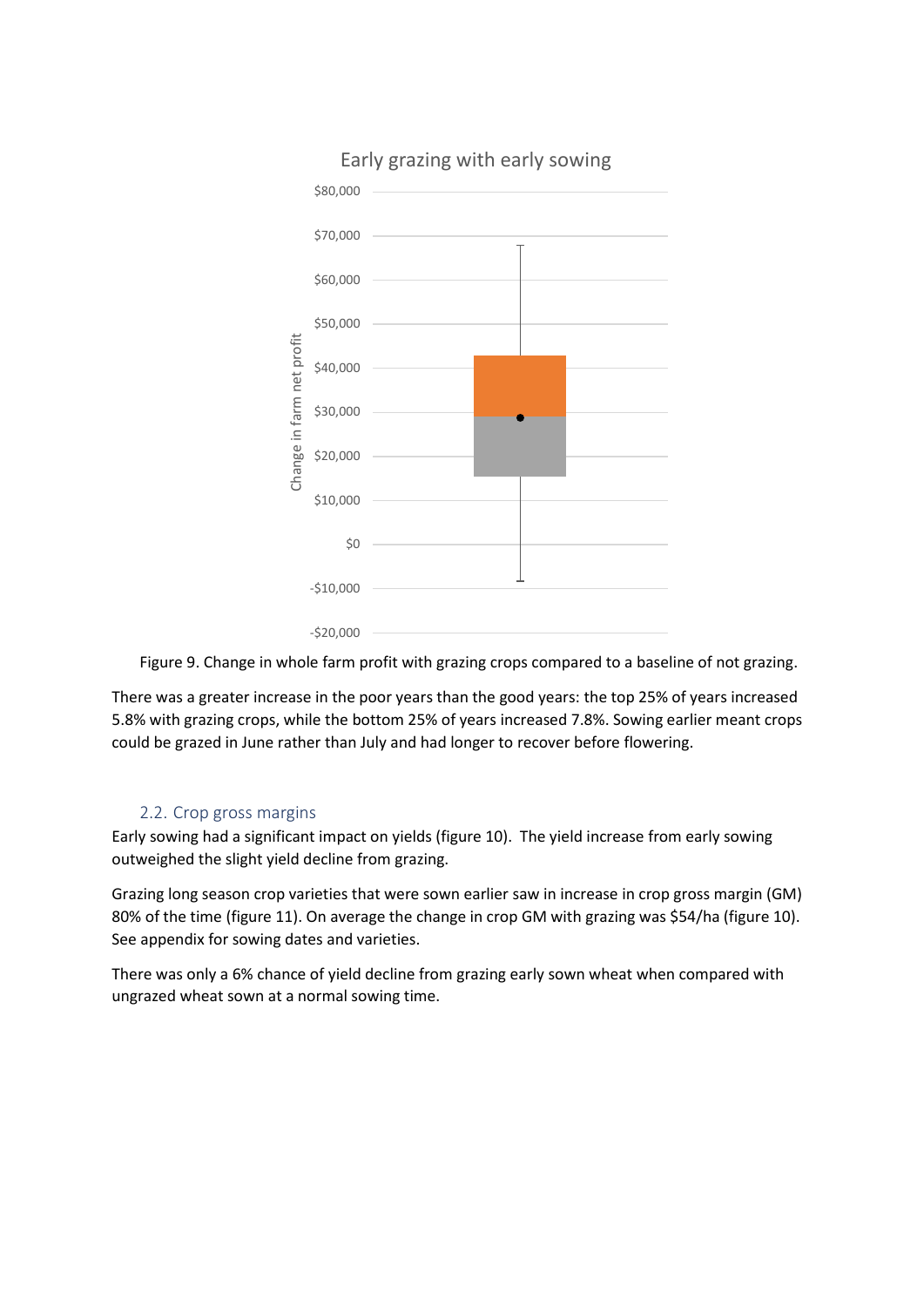

Figure 10. Change in crop yield with earlier sowing compared with normal sowing (left bar), and grazing of early sown wheat compared with normally sown ungrazed wheat (right bar)



Figure 11. Change in crop GM (left) and wheat yield (right) with early grazing of early sown crops compared to the baseline of not grazing normally sown crops.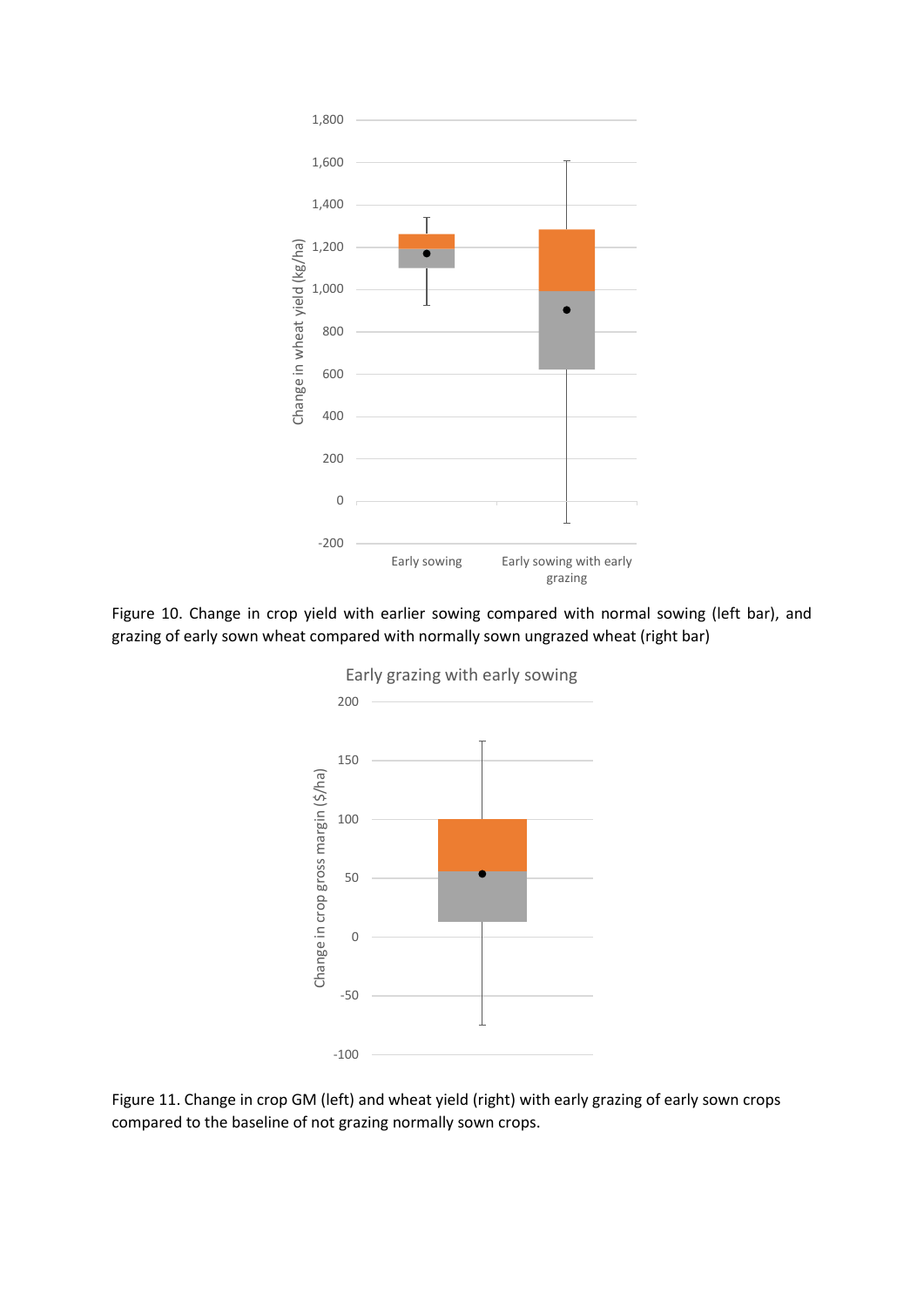# 2.3. Livestock gross margins

Gross margin increased with early grazing of crops 97% of the time. On average the GM increased by \$17.8/ha (figure 12).



Early grazing with early sowing

Figure 12. Change in livestock GM with early sowing and early grazing of crops compared to a baseline of not grazing crops.

#### 2.4. What is changing the crop gross margin?

Early sowing of crops with a long season variety (Revenue) lead to wheat yields increasing on average 0.90 t/ha *with* grazing and 1.17 t/ha *without* grazing (figure 10). The increase in yield saw crop income increase, even though the wheat variety was changed from a milling to feed variety<sup>3</sup>.

Barley variety was changed to long season cultivar Capstan, with yield changes being the same proportions from grazing as wheat<sup>4</sup>. Canola was not grazed but the long season cultivar Taurus was sown.

#### 2.5. What is changing the livestock gross margin?

#### *Lambing percentage*

**.** 

Grazing crops increased lambing percentage for the first cross flock (Merino x Suffolk) on average 5.8%. It only increased prime lambing percentage 0.6%. The first cross self-replacing mob did not graze crops so there was no change in lambing.

<sup>3</sup> Discount in feed wheat price was 10% of APW price

<sup>4</sup> APSIM does not allow defoliation (grazing) of barley so grazed barley was modelled by using the same proportional decline in wheat yields from grazing.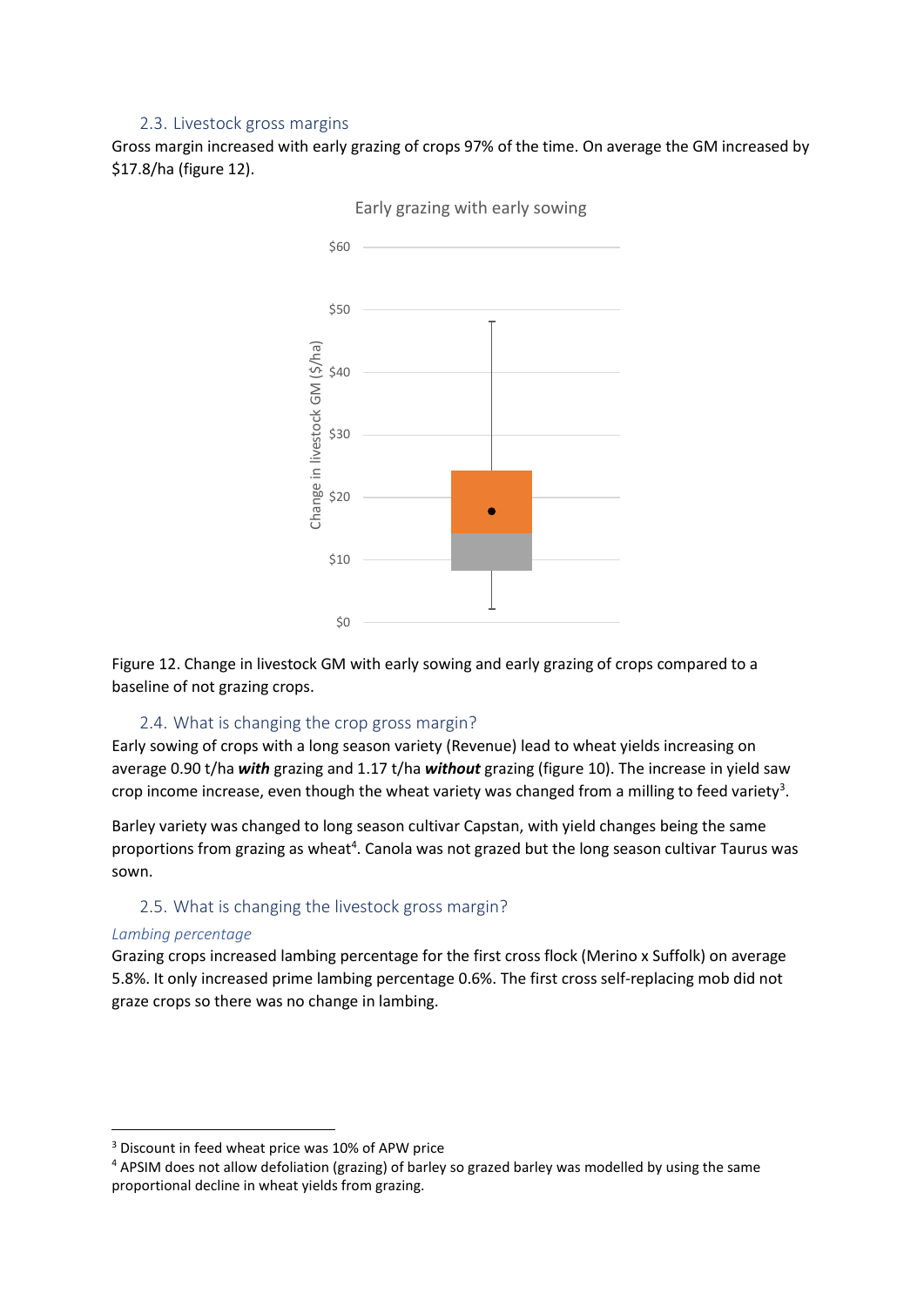

Figure 13. Change in lambing percentage for the prime lamb mob with early grazing of early sown crops compared to a baseline of not grazing crops.

- First cross ewes grazed crop June 4-18 and lambed on June 12. They were 0.2 CS higher at lambing than if they had not been on crop.
- Prime lamb ewes grazed crop June 4-18 and lambed on August 11. They were 0.1 CS higher coming into lambing which did not really affect lambing percentage.

Although both flocks were slightly heavier at lambing, the first cross ewes did not lose weight after lambing like the Dorset ewes in the prime lamb operation.

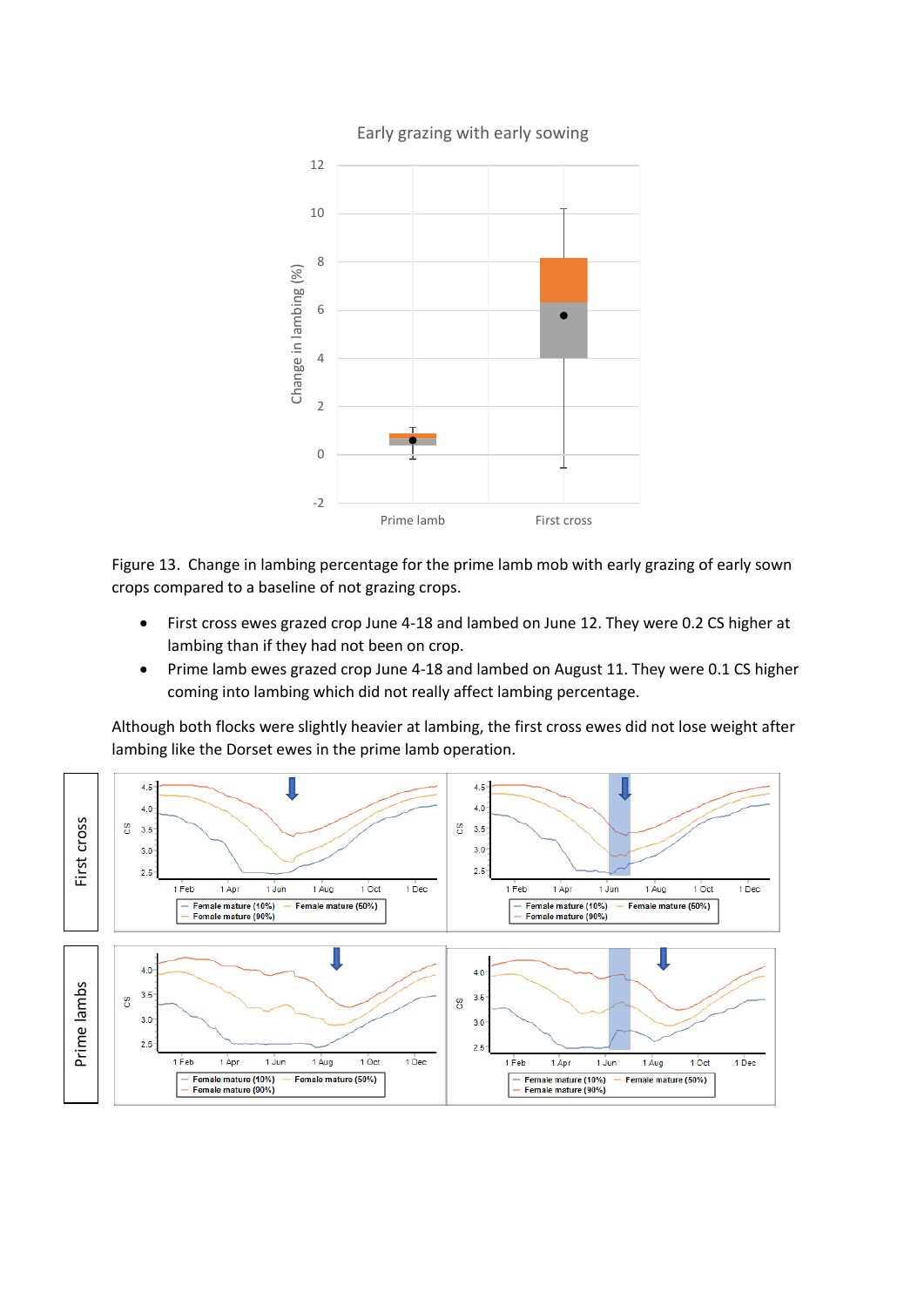Figure 14. Ewe condition score<sup>5</sup> where crops are not grazed (left) and where they were grazed early at a normal stocking rate (right). Blue arrow shows lambing, shaded crop is crop grazing window.

#### *Sale weights*

The only animal class to change sale weight were the first cross lambs and CFA ewes from the prime lamb mob (figure 15).

Prime lambs were sold when they reached 50 kg. The self-replacing operation did not graze crops, so there was no change in the surplus ewes and wethers sale weights.



Figure 15. Change in sale weights of first cross lambs (left) and CFA ewes from the prime lamb mob with early grazing of early sown crops.

First cross lambs were sold on average 606 g heavier (+\$1.33/hd) while CFA ewes were around the same weight.

#### *Wool cut*

**.** 

Wool cut increased marginally with grazing crops (figure 16). Ewe wool cut increased on average 8 g CFW/hd. At a price of \$13.21/kg cln for 19 μm wool that is an average increase of \$0.11/ewe.

There was a greater increase in cut from first cross lambs where they grazed stubble and the maternal ewes had been grazing crop at lambing. On average, first cross lamb wool cut increased by 27 g CFW/hd. At a price of \$11.04/kg for 23 μm wool that is an average increase of \$0.30/lamb.

<sup>&</sup>lt;sup>5</sup> Graph is generated from percentiles of the whole data set. Each line does not represent a singular year or ewe in the mob, but the (eg.) 50<sup>th</sup> percentile ewe CS for that day from the 35 years of the model.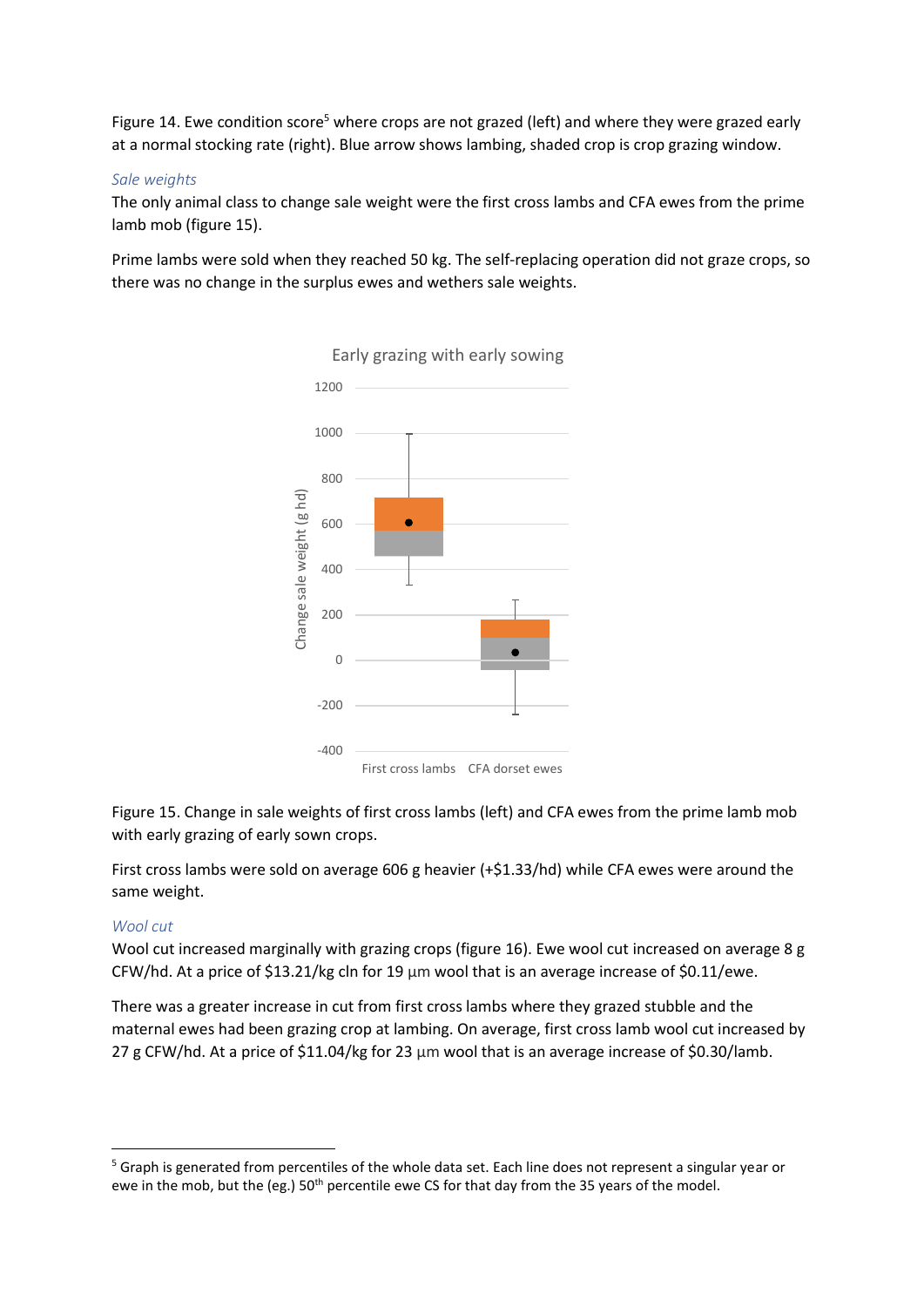

Figure 16. Change in wool cut from merino ewes and first cross lambs with grazing crops

#### *Supplementary feeding*

Supplementary feed reductions with grazing crops was a key saving that increased the livestock GM. The change was more substantial in the supplementary feeding of the prime lamb mob than the first cross mob (figure 17). This was because the self-replacing part of the first cross mob did not graze crops and thus did not have any change in feeding out.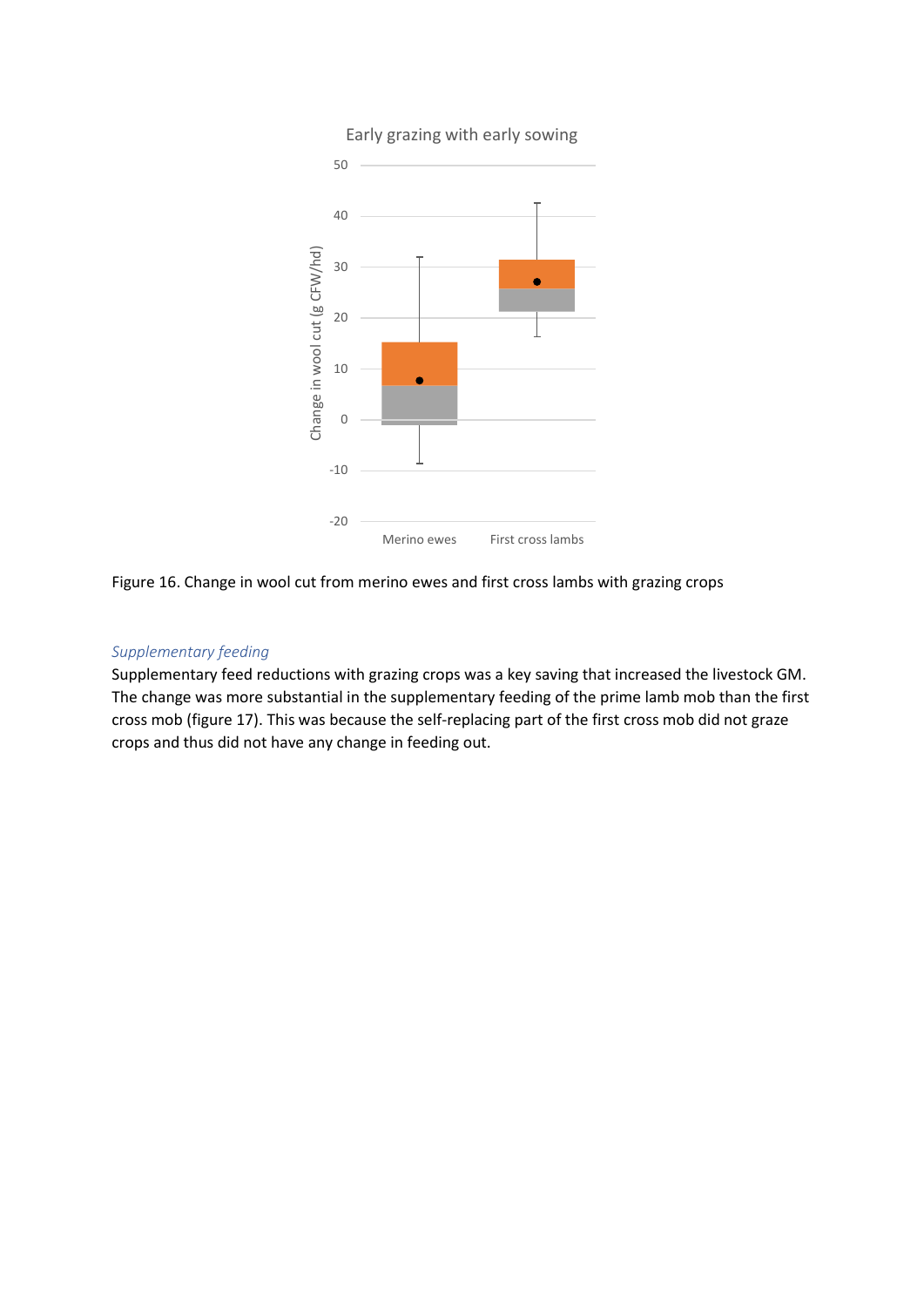

Early grazing with early sowing

Figure 17. Change in supplementary feeding for the whole flock divided by the number of ewes in the flock where early sown crops were grazed.

The prime lamb operation saved on average 43.0 t feed (barley) across the whole flock, which equated to \$8,944. The first cross flocks saved on average 5.4 t of feed, or \$1,123.

Occasionally feeding out increased with grazing crops, seen in the upper whisker in figure 8 reaching \$2.0/hd. This was mainly driven by increased feeding out to finish lambs in a late autumn break because more there were more lambs born than when crops were not grazed.

# 2.6. How often are crops grazed?

Crops were only grazed when the extra fodder was needed. When green pasture FOO was <750 kg DM/ha animals were put on crop. First cross lambs grazed stubble every year.

|                                    | <b>Prime lambs</b>        |                    | <b>Merino x Suffolk (terminal ewes)</b> |                   |
|------------------------------------|---------------------------|--------------------|-----------------------------------------|-------------------|
|                                    | <b>Frequency of years</b> | Crops grazed       | <b>Frequency of years</b>               | Crops grazed      |
| Early grazing with<br>early sowing | 61%                       | Barley (4-18 June) | 55%                                     | Wheat (4-18 June) |

# 3. Grazing early sown crops with a higher stocking rate

The total grazing area across the year was calculated, and if cropped area grazed and time on crop were adequate, the number of stock was increased to maintain the same stocking rate (see Appendix 1 in Executive Summary for a calculation example).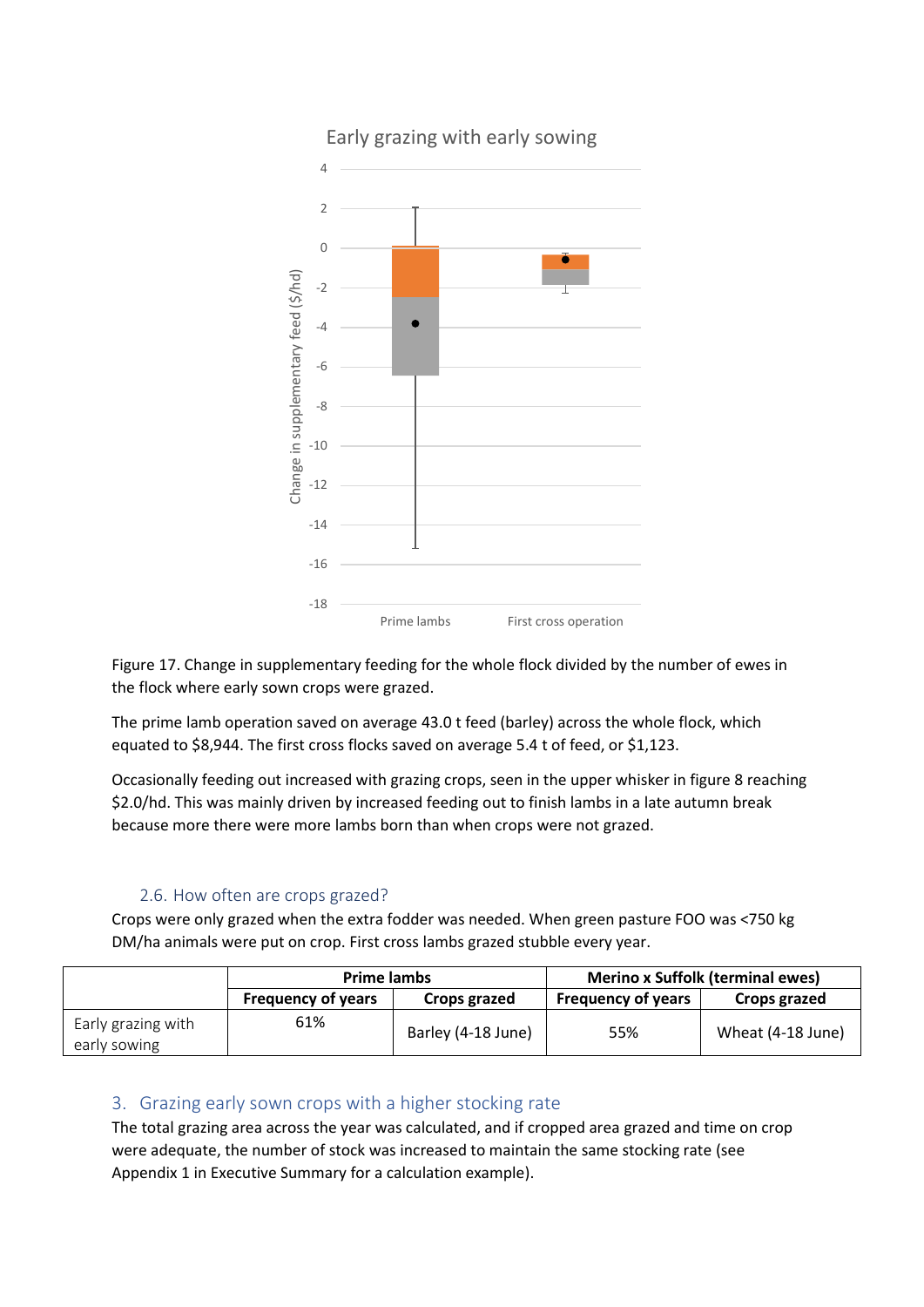At Inverleigh, the area and grazing period was only substantial enough for the Merino x Suffolk part of the first replacing flock to increase stock number from 987 to 1008. The self-replacing merino part of the first cross flock did not graze crops. Dorset ewes in the prime lamb flock did not have access to adequate crop and/or for long enough to increase stock number.

# 3.1. Net farm profit

Grazing crops and stubbles at Inverleigh when longer season varieties were sown and higher stock number resulted in 7.7% increase in whole farm profit (\$31,557).



Figure 18. Change in whole farm profit with grazing crops compared to a baseline of not grazing.

There was a greater increase in the poor years than the good years: the top 25% of years increased 6.3% with grazing crops, while the bottom 25% of years increased 8.6%. Sowing earlier also meant crops could be grazed in June rather than July, allowing more recovery time before flowering.

# 3.2. Crop gross margins

The marginal increase in stock number did not affect crop yields, so the crop margin was the same as when crops were sown early and stock number was kept the same (see section 2.2. Crop gross margins)

# 3.3. Livestock gross margins

Gross margin increased with grazing crops 99.3% of the time. On average the GM increased by \$21/ha (figure 19).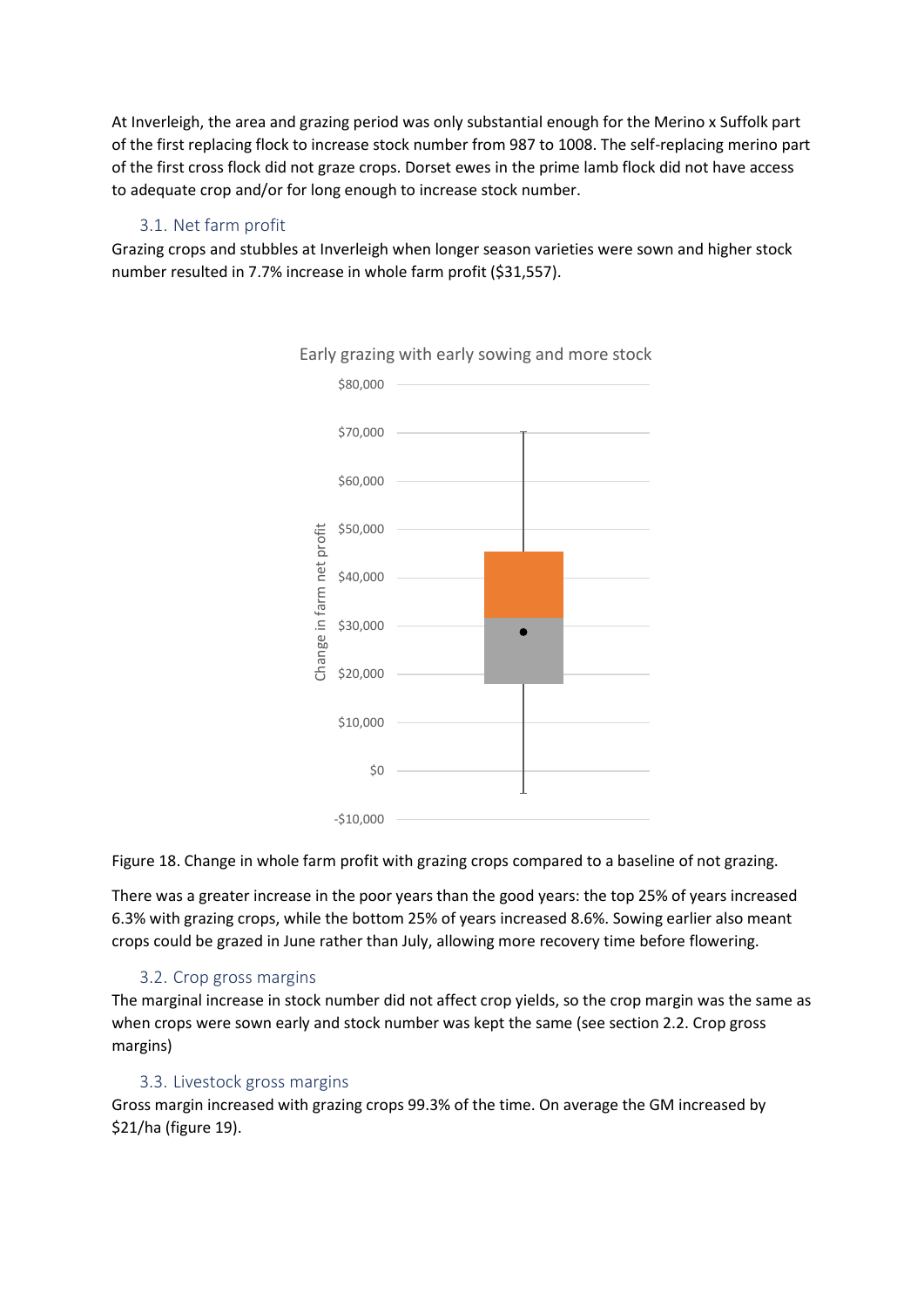

Early grazing with early sowing and more stock

Figure 19. Change in livestock GM with a higher stock number and early grazing of early sow crops compared to a baseline of not grazing crops.

#### 3.4. What is changing the crop gross margin?

Sowing earlier with long season varieties caused a significant shift in crop gross margins. See Section 2.4 for more.

# 3.5. What is changing the livestock gross margin?

#### *Lambing percentage*

Grazing crops marginally increased lambing percentage for the prime lamb mob. First cross (terminal) ewes lambed on crop. The first cross self-replacing mob did not graze crops so there was no change in lambing.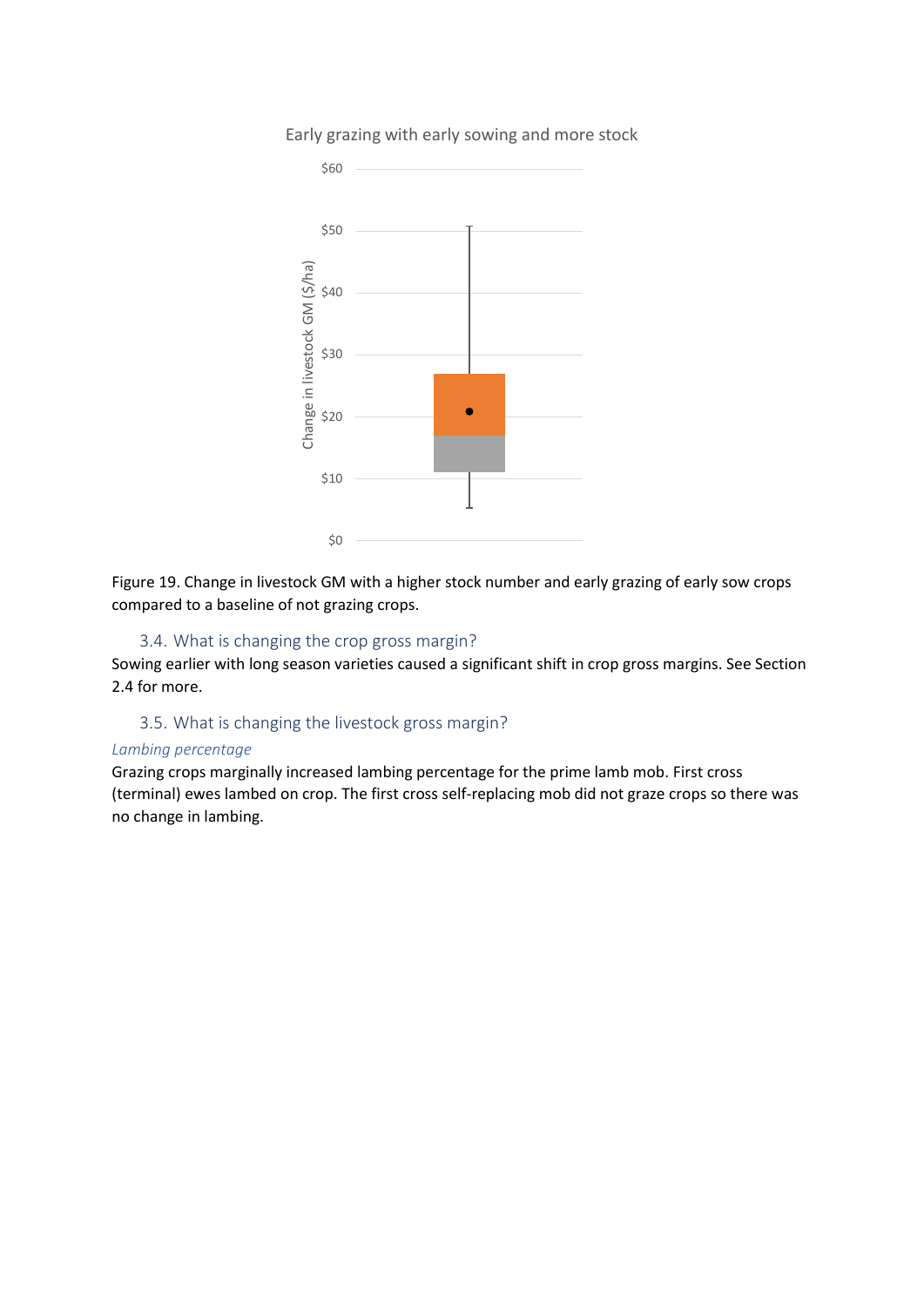

Figure 20. Change in lambing percentage for the prime lamb mob with early grazing of early sown crops and more stock compared to a baseline of not grazing crops.

- First cross ewes grazed crop June 4-18 and lambed on June 12. This meant they were 0.1 CS higher coming into lambing.
- Prime lamb ewes grazed crop June 4-18 and lambed on August 11. This meant they were 0.1 CS higher coming into lambing.

The two flocks were 0.1 CS higher at lambing but the first cross did not lose condition after lambing like the prime lambs did (figure 20).



Early grazing with early sowing and more stock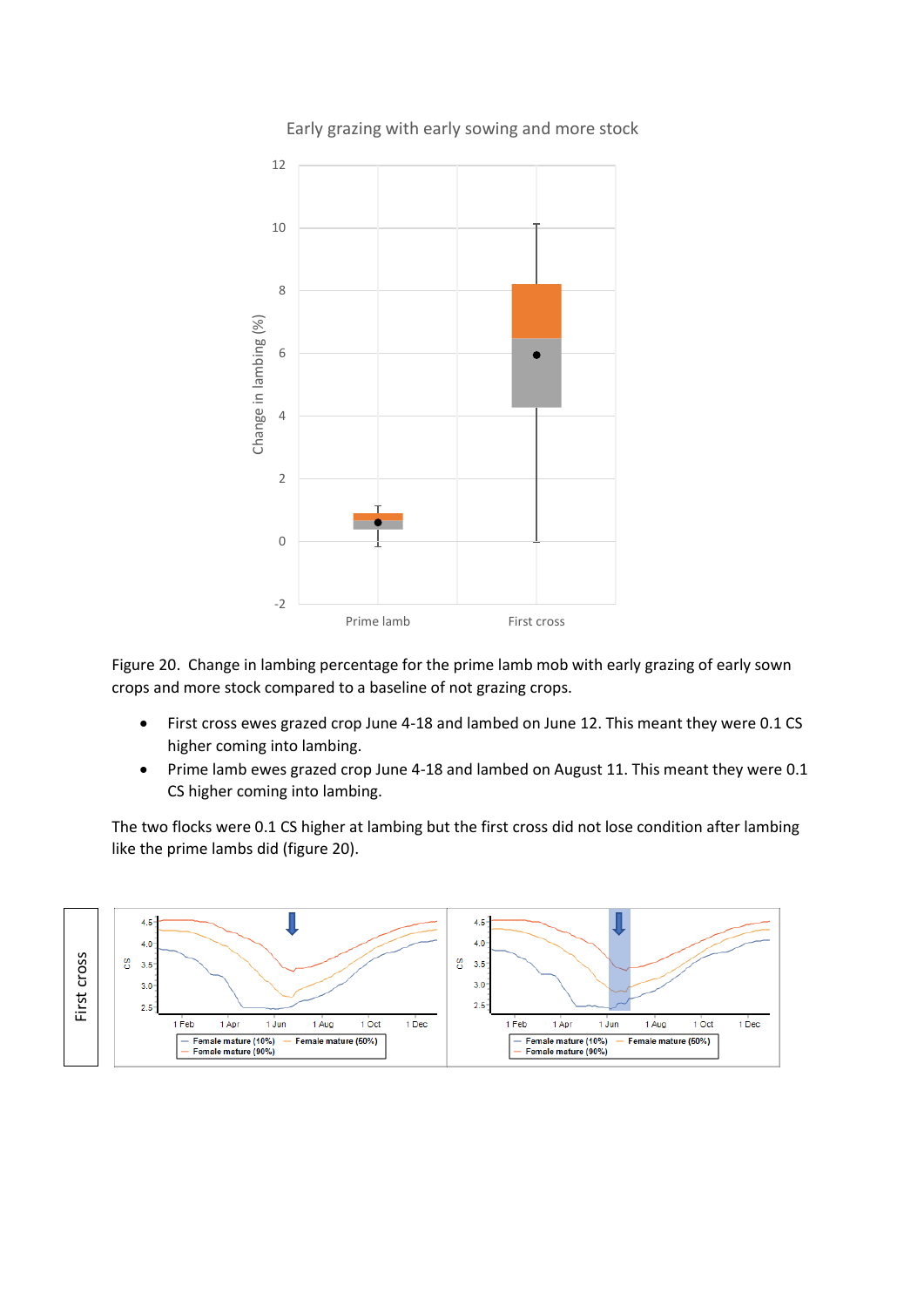

Figure 21. Ewe condition score<sup>6</sup> where crops are not grazed (left) and where they were grazed early at a higher stocking rate (right). Blue line = decile 1; yellow = median; red line = decile 9. Blue arrow shows lambing, shaded crop is crop grazing window.

#### *Sale weights*

**.** 

The only animal class to change sale weight were the first cross lambs and CFA ewes from the prime lamb mob (figure 22).

Prime lambs were sold when they reached 50kg. The self-replacing operation did not graze crops, so there was no change in the surplus ewes and wether sale weights.



Early grazing with early sowing and more stock

Figure 22. Change in sale weights of first cross lambs (left) and CFA ewes from the prime lamb mob with early grazing of early sown crops.

First cross lambs were sold on average 586 g heavier (+\$1.29/hd) while CFA ewes were around the same weight.

<sup>&</sup>lt;sup>6</sup> Graph is generated from percentiles of the whole data set. Each line does not represent a singular year or ewe in the mob, but the (eg.) 50<sup>th</sup> percentile ewe CS for that day from the 35 years of the model.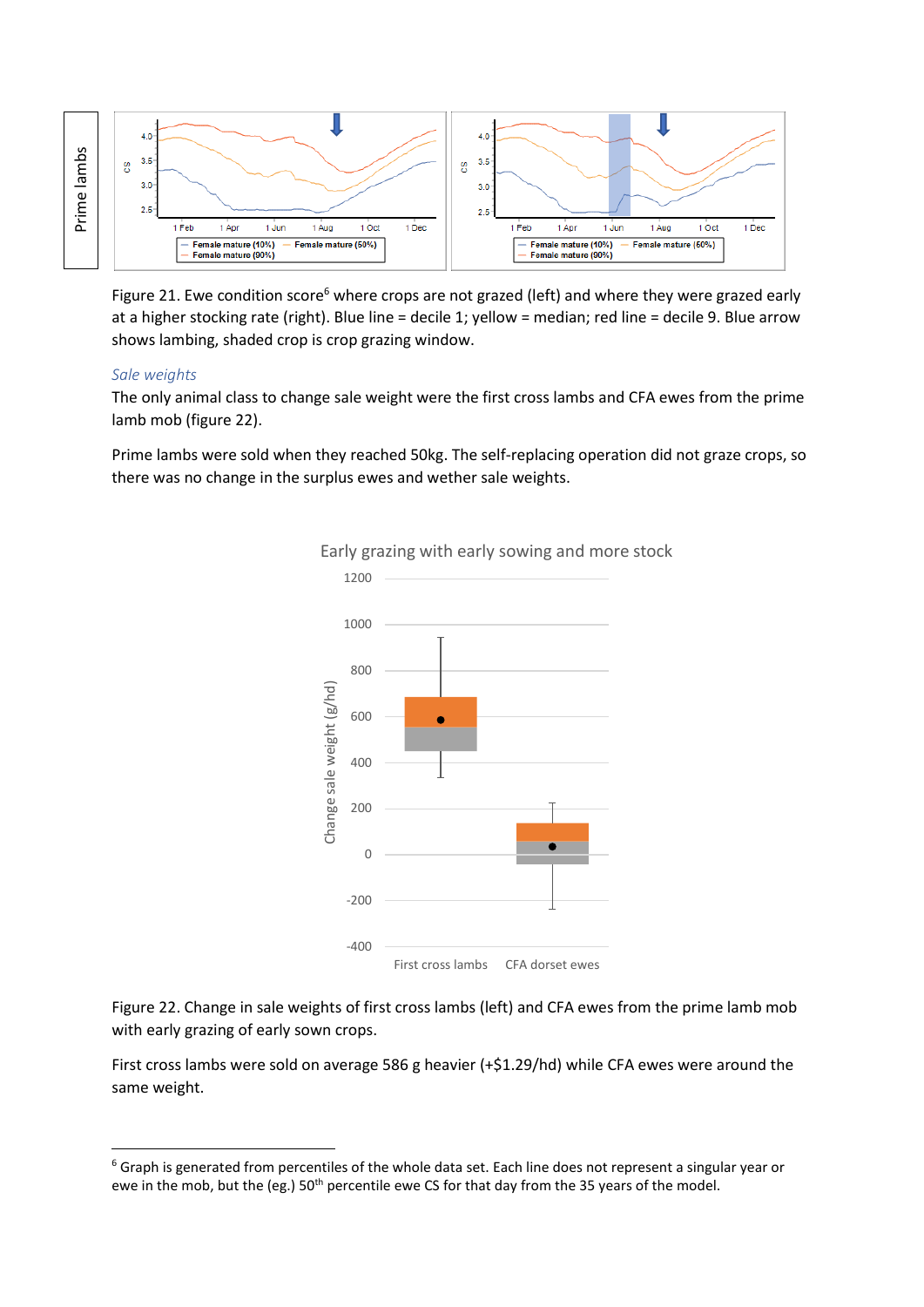#### *Wool cut*

Ewe wool cut did not change with grazing early sown crops at a higher stocking rate (average change of -2.6 g/hd), as seen in figure 23.

There was a greater increase in wool cut from first cross lambs where they grazed stubble and the maternal ewes had been grazing crop at lambing. On average, first cross lamb wool cut increased by 32 g CFW/hd. At a price of \$11.04/kg for 23 μm wool that's an average increase of \$0.35/lamb.



Early grazing with early sowing and more stock

Figure 23. Change in wool cut from merino ewes and first cross lambs with grazing crops

# *Supplementary feeding*

Supplementary feed reductions with grazing crops was a key saving that increased the livestock GM. The change was more substantial in the supplementary feeding of the prime lamb mob than the first cross mob (figure 24). This was because the self-replacing part of the first cross mob did not graze crops and thus did not have any change in feeding out.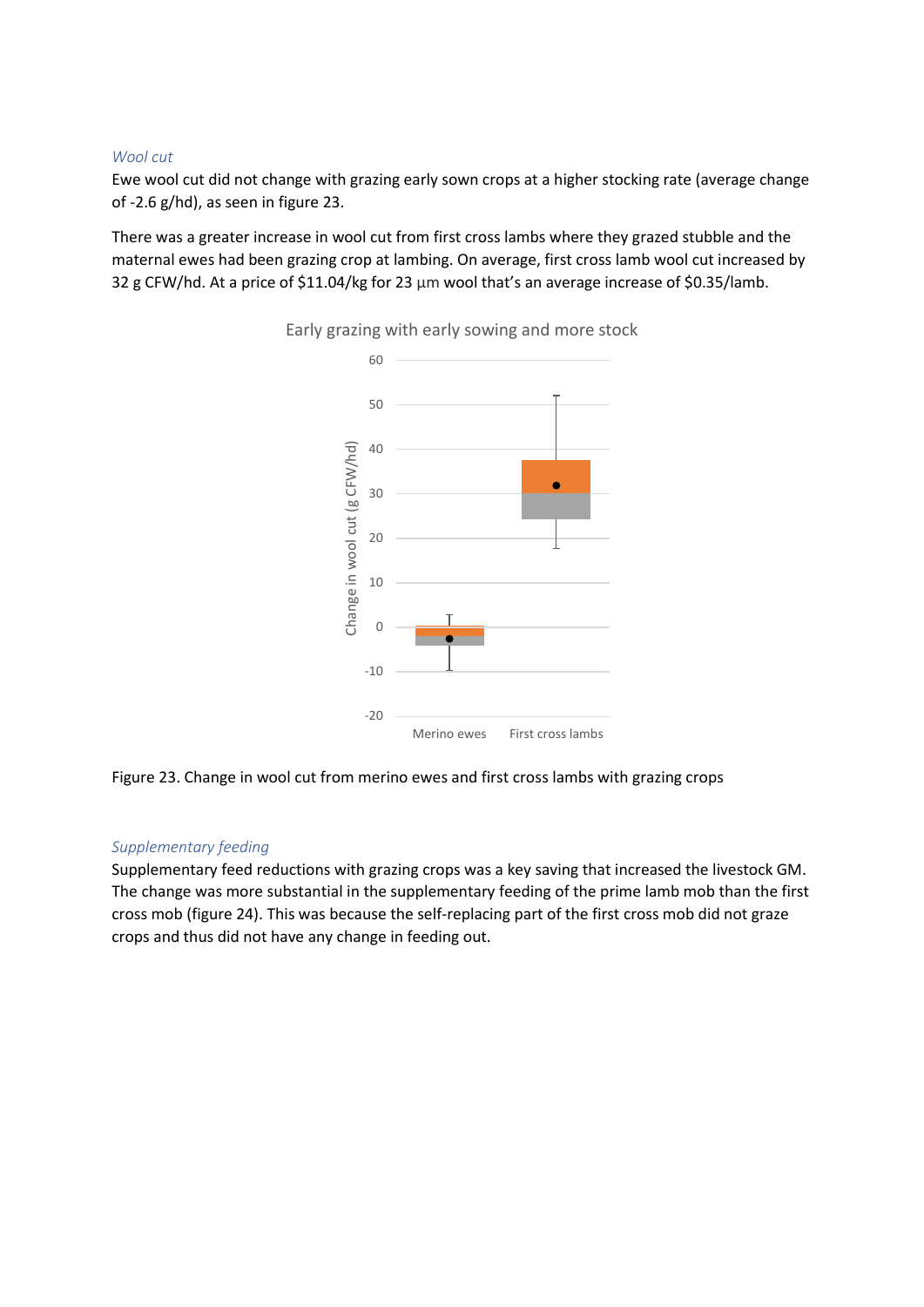

Early grazing with early sowing and more stock

Figure 24. Change in supplementary feeding for the whole mob divided by the number of ewes in the mob where early sown crops were grazed with more stock.

The prime lamb operation saved on average 43.0 t feed (barley) which equated to \$8,944 across the mob. The first cross mobs saved on average 5.3 t of feed, or \$1,102.

Occasionally feeding out increased with grazing crops, seen in the upper whisker in figure 8 reaching \$2.0/hd. This was mainly driven by increased feeding out to finish lambs in a late autumn break because more there were more lambs born than when crops were not grazed.

#### 3.6. How often are crops grazed?

Crops were only grazed when the extra fodder was needed. When green pasture FOO was <750 kg DM/ha animals were put on crop. First cross lambs grazed stubble every year.

|                                                      | <b>Prime lambs</b>        |                    | <b>Merino x Suffolk (terminal ewes)</b> |                   |
|------------------------------------------------------|---------------------------|--------------------|-----------------------------------------|-------------------|
|                                                      | <b>Frequency of years</b> | Crops grazed       | <b>Frequency of years</b>               | Crops grazed      |
| Early grazing with<br>early sowing and<br>more stock | 61%                       | Barley (4-18 June) | 52%                                     | Wheat (4-18 June) |